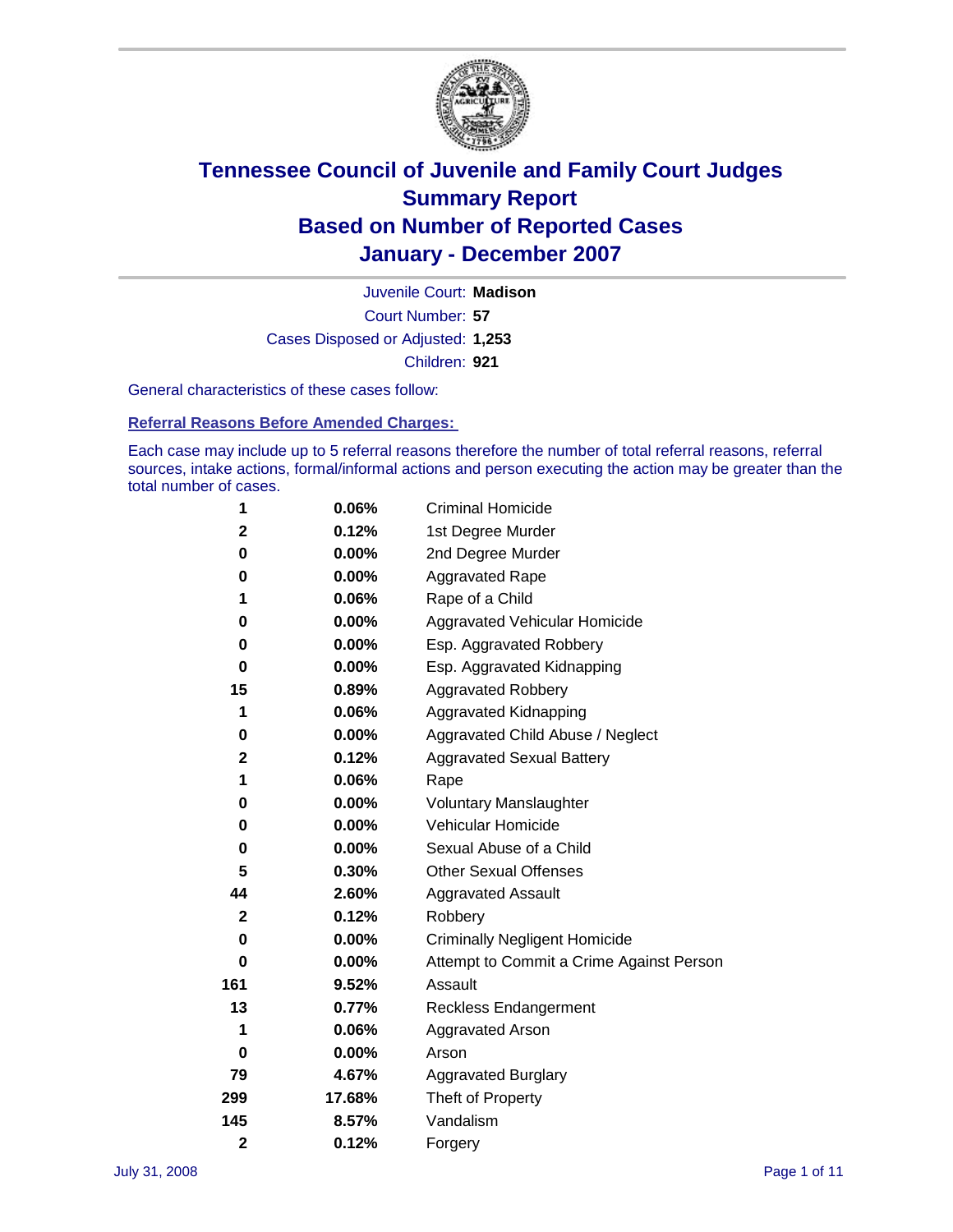

Court Number: **57** Juvenile Court: **Madison** Cases Disposed or Adjusted: **1,253** Children: **921**

#### **Referral Reasons Before Amended Charges:**

Each case may include up to 5 referral reasons therefore the number of total referral reasons, referral sources, intake actions, formal/informal actions and person executing the action may be greater than the total number of cases.

| 0            | 0.00%    | <b>Worthless Checks</b>                                     |
|--------------|----------|-------------------------------------------------------------|
| 1            | 0.06%    | Illegal Possession / Fraudulent Use of Credit / Debit Cards |
| 44           | 2.60%    | <b>Burglary</b>                                             |
| 12           | 0.71%    | Unauthorized Use of a Vehicle                               |
| 1            | 0.06%    | <b>Cruelty to Animals</b>                                   |
| $\mathbf{2}$ | 0.12%    | Sale of Controlled Substances                               |
| 24           | 1.42%    | <b>Other Drug Offenses</b>                                  |
| 69           | 4.08%    | <b>Possession of Controlled Substances</b>                  |
| $\mathbf 0$  | $0.00\%$ | <b>Criminal Attempt</b>                                     |
| 11           | 0.65%    | Carrying Weapons on School Property                         |
| 23           | 1.36%    | Unlawful Carrying / Possession of a Weapon                  |
| 22           | 1.30%    | <b>Evading Arrest</b>                                       |
| $\mathbf 0$  | 0.00%    | Escape                                                      |
| 10           | 0.59%    | Driving Under Influence (DUI)                               |
| 37           | 2.19%    | Possession / Consumption of Alcohol                         |
| 38           | 2.25%    | Resisting Stop, Frisk, Halt, Arrest or Search               |
| 8            | 0.47%    | <b>Aggravated Criminal Trespass</b>                         |
| 7            | 0.41%    | Harassment                                                  |
| 0            | 0.00%    | Failure to Appear                                           |
| 4            | 0.24%    | Filing a False Police Report                                |
| 10           | 0.59%    | Criminal Impersonation                                      |
| 188          | 11.12%   | <b>Disorderly Conduct</b>                                   |
| 53           | 3.13%    | <b>Criminal Trespass</b>                                    |
| 5            | 0.30%    | Public Intoxication                                         |
| $\bf{0}$     | 0.00%    | Gambling                                                    |
| 47           | 2.78%    | <b>Traffic</b>                                              |
| 3            | 0.18%    | Local Ordinances                                            |
| 3            | 0.18%    | Violation of Wildlife Regulations                           |
| $\bf{0}$     | 0.00%    | Contempt of Court                                           |
| 9            | 0.53%    | Violation of Probation                                      |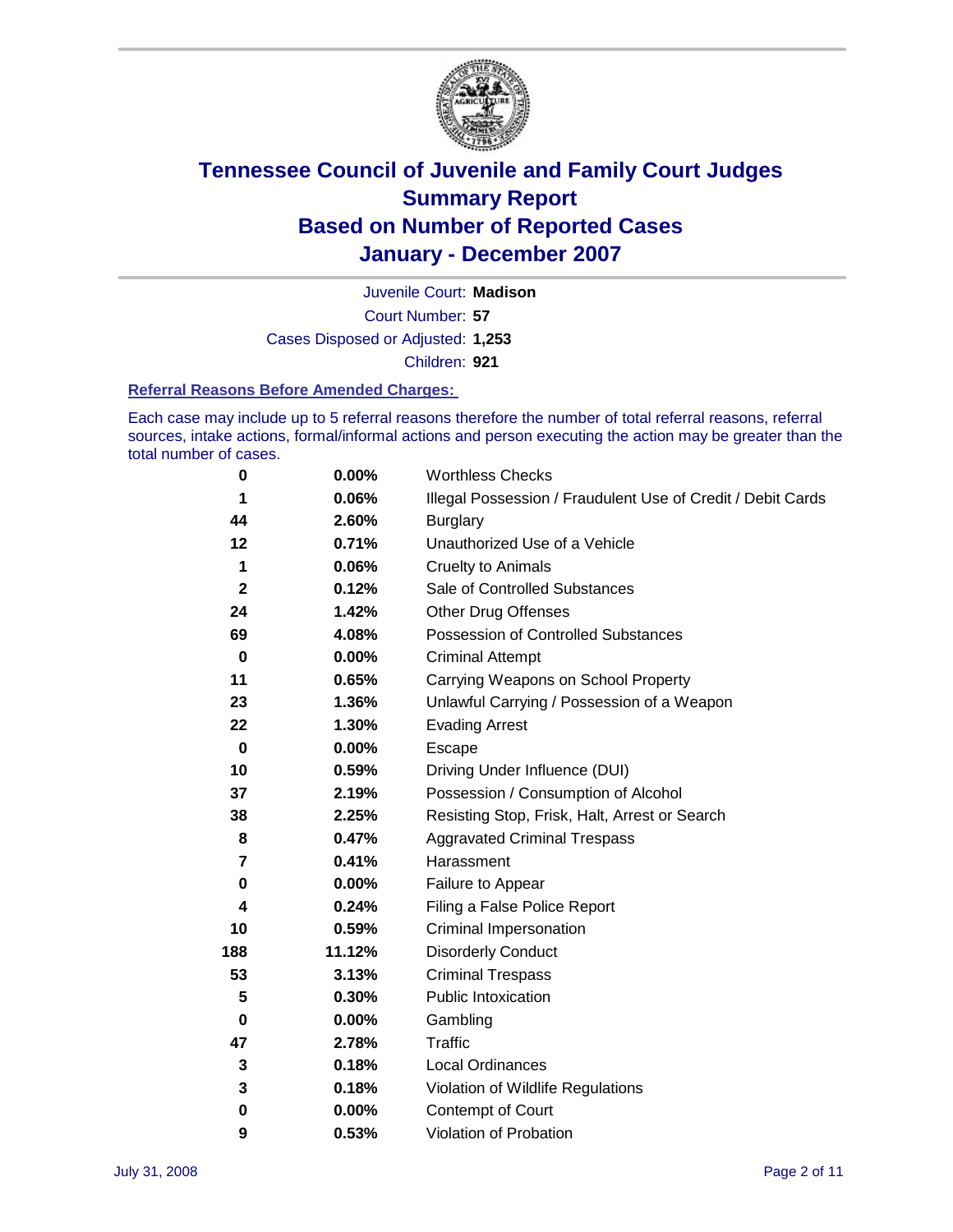

Court Number: **57** Juvenile Court: **Madison** Cases Disposed or Adjusted: **1,253** Children: **921**

#### **Referral Reasons Before Amended Charges:**

Each case may include up to 5 referral reasons therefore the number of total referral reasons, referral sources, intake actions, formal/informal actions and person executing the action may be greater than the total number of cases.

| 1,691       | 100.00%        | <b>Total Referrals</b>                 |
|-------------|----------------|----------------------------------------|
| 41          | 2.42%          | Other                                  |
| 0           | 0.00%          | <b>Consent to Marry</b>                |
| 0           | 0.00%          | <b>Request for Medical Treatment</b>   |
| 0           | 0.00%          | <b>Child Support</b>                   |
| 0           | 0.00%          | Paternity / Legitimation               |
| 0           | 0.00%          | Visitation                             |
| 0           | 0.00%          | Custody                                |
| 0           | 0.00%          | <b>Foster Care Review</b>              |
| 0           | 0.00%          | <b>Administrative Review</b>           |
| 0           | 0.00%          | <b>Judicial Review</b>                 |
| 0           | 0.00%          | Violation of Informal Adjustment       |
| 0           | 0.00%          | <b>Violation of Pretrial Diversion</b> |
| 0           | 0.00%          | <b>Termination of Parental Rights</b>  |
| 1           | 0.06%          | Dependency / Neglect                   |
| 0           | 0.00%          | <b>Physically Abused Child</b>         |
| 0           | 0.00%          | <b>Sexually Abused Child</b>           |
| 6           | 0.35%          | <b>Violation of Curfew</b>             |
| 5           | 0.30%          | Violation of a Valid Court Order       |
| 30          | 1.77%          | Possession of Tobacco Products         |
| 0           | 0.00%          | Out-of-State Runaway                   |
| 113         | 6.68%          | In-State Runaway                       |
| 88<br>0     | 5.20%<br>0.00% | <b>Unruly Behavior</b><br>Truancy      |
|             |                |                                        |
| $\mathbf 2$ | 0.12%          | Violation of Aftercare                 |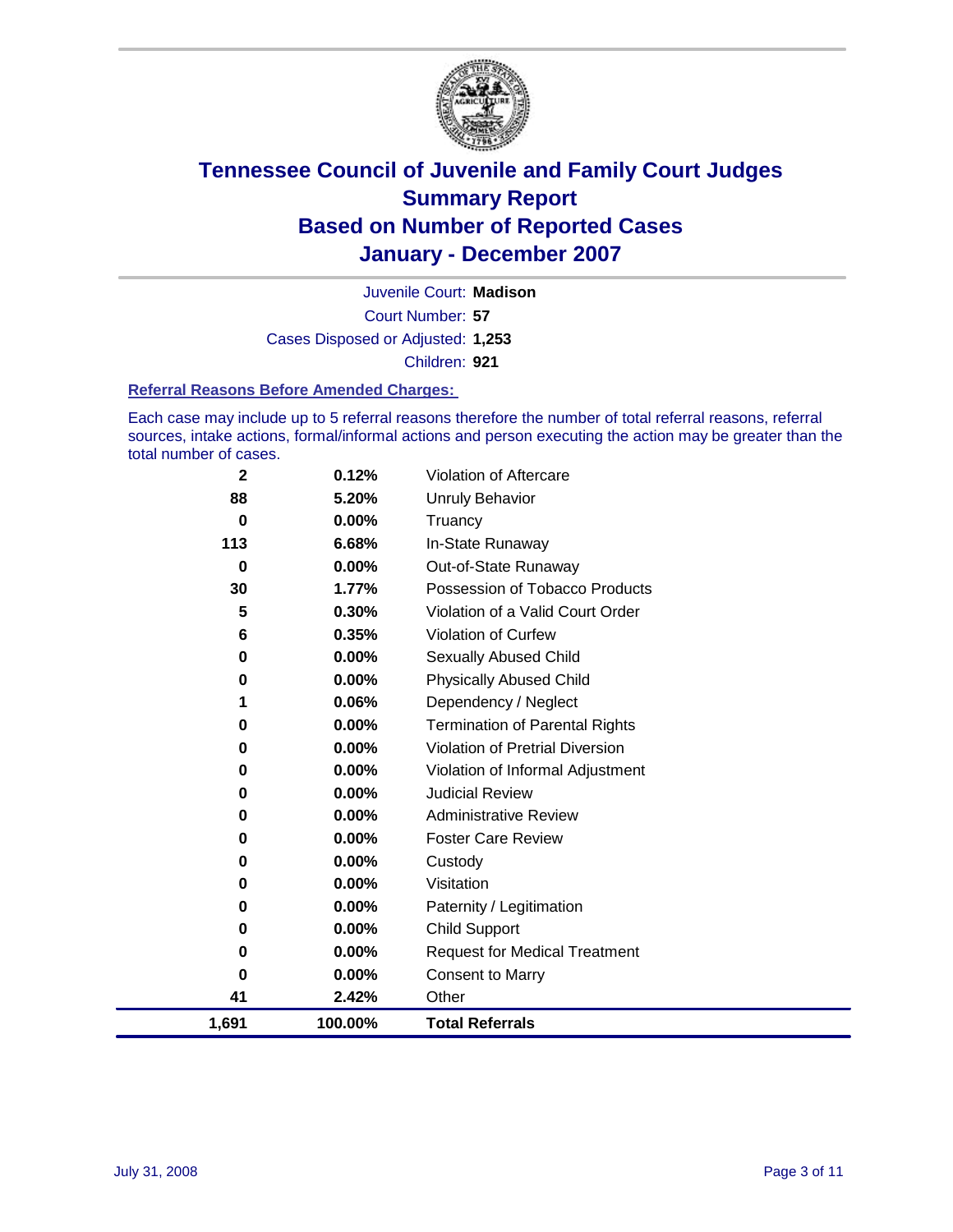

Court Number: **57** Juvenile Court: **Madison** Cases Disposed or Adjusted: **1,253** Children: **921**

### **Referral Sources: 1**

| 1,691 | 100.00%              | <b>Total Referral Sources</b>     |
|-------|----------------------|-----------------------------------|
|       | 6<br>0.35%           | Other                             |
|       | 0.00%<br>$\mathbf 0$ | Unknown                           |
|       | 0.00%<br>0           | Hospital                          |
|       | $\mathbf 0$<br>0.00% | Child & Parent                    |
|       | 0<br>0.00%           | Victim                            |
| 28    | 1.66%                | <b>Other Court</b>                |
| 18    | 1.06%                | Social Agency                     |
|       | 7<br>0.41%           | <b>Court Staff</b>                |
|       | 0<br>0.00%           | <b>District Attorney's Office</b> |
|       | 0.24%<br>4           | <b>Other State Department</b>     |
| 21    | 1.24%                | <b>DCS</b>                        |
|       | 0.00%<br>0           | <b>CSA</b>                        |
|       | 0<br>0.00%           | School                            |
|       | 0.00%<br>0           | Self                              |
| 15    | 0.89%                | Relatives                         |
| 131   | 7.75%                | Parents                           |
| 1,461 | 86.40%               | Law Enforcement                   |

### **Age of Child at Referral: 2**

| 921 | 100.00%  | <b>Total Child Count</b> |  |
|-----|----------|--------------------------|--|
| 0   | $0.00\%$ | Unknown / Not Reported   |  |
| 1   | 0.11%    | Ages 19 and Over         |  |
| 227 | 24.65%   | Ages 17 through 18       |  |
| 404 | 43.87%   | Ages 15 through 16       |  |
| 201 | 21.82%   | Ages 13 through 14       |  |
| 62  | 6.73%    | Ages 11 through 12       |  |
| 26  | 2.82%    | Ages 10 and Under        |  |
|     |          |                          |  |

<sup>1</sup> If different than number of Referral Reasons (1691), verify accuracy of your court's data.

<sup>2</sup> One child could be counted in multiple categories, verify accuracy of your court's data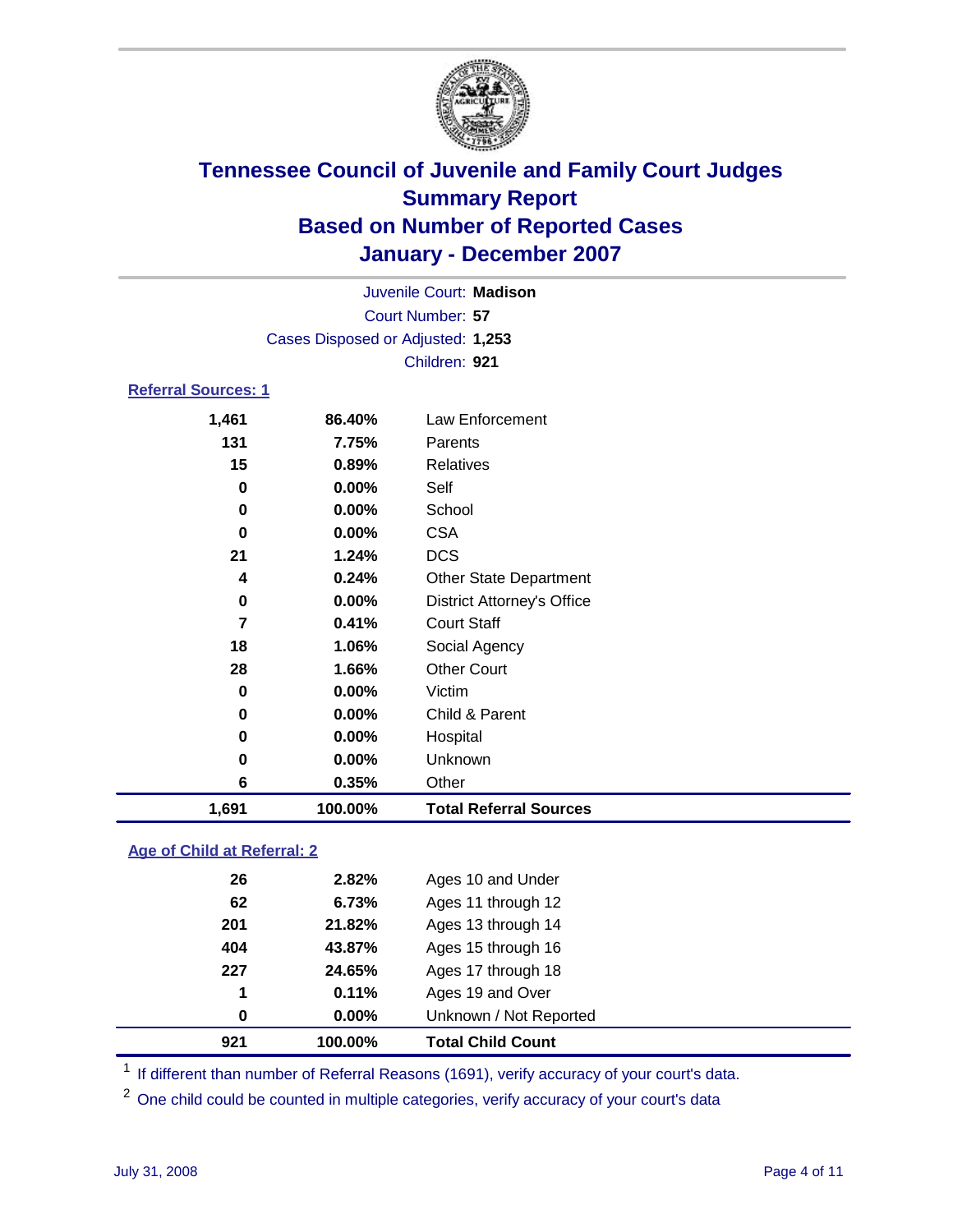

| Juvenile Court: Madison                 |                                   |                          |  |  |  |
|-----------------------------------------|-----------------------------------|--------------------------|--|--|--|
| Court Number: 57                        |                                   |                          |  |  |  |
|                                         | Cases Disposed or Adjusted: 1,253 |                          |  |  |  |
|                                         |                                   | Children: 921            |  |  |  |
| Sex of Child: 1                         |                                   |                          |  |  |  |
| 591                                     | 64.17%                            | Male                     |  |  |  |
| 330                                     | 35.83%                            | Female                   |  |  |  |
| $\bf{0}$                                | 0.00%                             | Unknown                  |  |  |  |
| 921                                     | 100.00%                           | <b>Total Child Count</b> |  |  |  |
| Race of Child: 1                        |                                   |                          |  |  |  |
| 273                                     | 29.64%                            | White                    |  |  |  |
| 642                                     | 69.71%                            | African American         |  |  |  |
| $\bf{0}$                                | 0.00%                             | Native American          |  |  |  |
| 1                                       | 0.11%                             | Asian                    |  |  |  |
| 5                                       | 0.54%                             | Mixed                    |  |  |  |
| $\mathbf 0$                             | 0.00%                             | Unknown                  |  |  |  |
| 921                                     | 100.00%                           | <b>Total Child Count</b> |  |  |  |
| <b>Hispanic Origin: 1</b>               |                                   |                          |  |  |  |
| 23                                      | 2.50%                             | Yes                      |  |  |  |
| 897                                     | 97.39%                            | <b>No</b>                |  |  |  |
| 1                                       | 0.11%                             | Unknown                  |  |  |  |
| 921                                     | 100.00%                           | <b>Total Child Count</b> |  |  |  |
| <b>School Enrollment of Children: 1</b> |                                   |                          |  |  |  |
| 870                                     | 94.46%                            | Yes                      |  |  |  |
| 44                                      | 4.78%                             | No                       |  |  |  |
| $\overline{7}$                          | 0.76%                             | Unknown                  |  |  |  |
| 921                                     | 100.00%                           | <b>Total Child Count</b> |  |  |  |

One child could be counted in multiple categories, verify accuracy of your court's data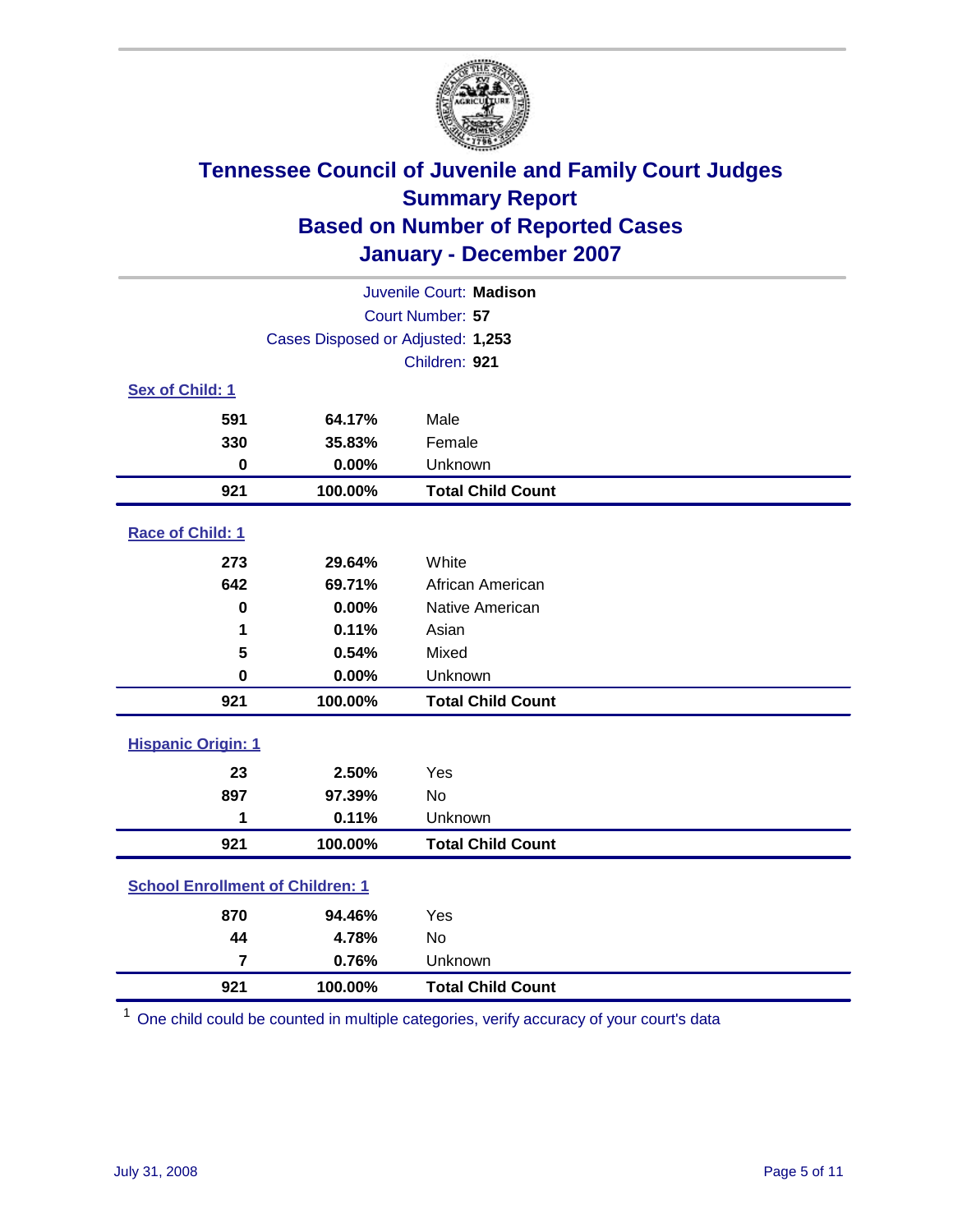

Court Number: **57** Juvenile Court: **Madison** Cases Disposed or Adjusted: **1,253** Children: **921**

#### **Living Arrangement of Child at Time of Referral: 1**

| 921 | 100.00%  | <b>Total Child Count</b>     |
|-----|----------|------------------------------|
| 2   | 0.22%    | Other                        |
| 0   | $0.00\%$ | Unknown                      |
| 1   | 0.11%    | Independent                  |
| 1   | 0.11%    | In an Institution            |
| 13  | 1.41%    | In a Residential Center      |
| 28  | 3.04%    | In a Group Home              |
| 25  | 2.71%    | With Foster Family           |
| 10  | 1.09%    | <b>With Adoptive Parents</b> |
| 86  | $9.34\%$ | <b>With Relatives</b>        |
| 52  | 5.65%    | With Father                  |
| 495 | 53.75%   | With Mother                  |
| 76  | 8.25%    | With Mother and Stepfather   |
| 15  | 1.63%    | With Father and Stepmother   |
| 117 | 12.70%   | With Both Biological Parents |
|     |          |                              |

#### **Type of Detention: 2**

| 1.253 | 100.00%  | <b>Total Detention Count</b> |  |
|-------|----------|------------------------------|--|
| 0     | $0.00\%$ | Other                        |  |
| 387   | 30.89%   | Does Not Apply               |  |
| 0     | $0.00\%$ | <b>Unknown</b>               |  |
| 0     | $0.00\%$ | <b>Psychiatric Hospital</b>  |  |
| 0     | $0.00\%$ | Jail - No Separation         |  |
| 0     | $0.00\%$ | Jail - Partial Separation    |  |
| 0     | $0.00\%$ | Jail - Complete Separation   |  |
| 866   | 69.11%   | Juvenile Detention Facility  |  |
| 0     | $0.00\%$ | Non-Secure Placement         |  |
|       |          |                              |  |

<sup>1</sup> One child could be counted in multiple categories, verify accuracy of your court's data

<sup>2</sup> If different than number of Cases (1253) verify accuracy of your court's data.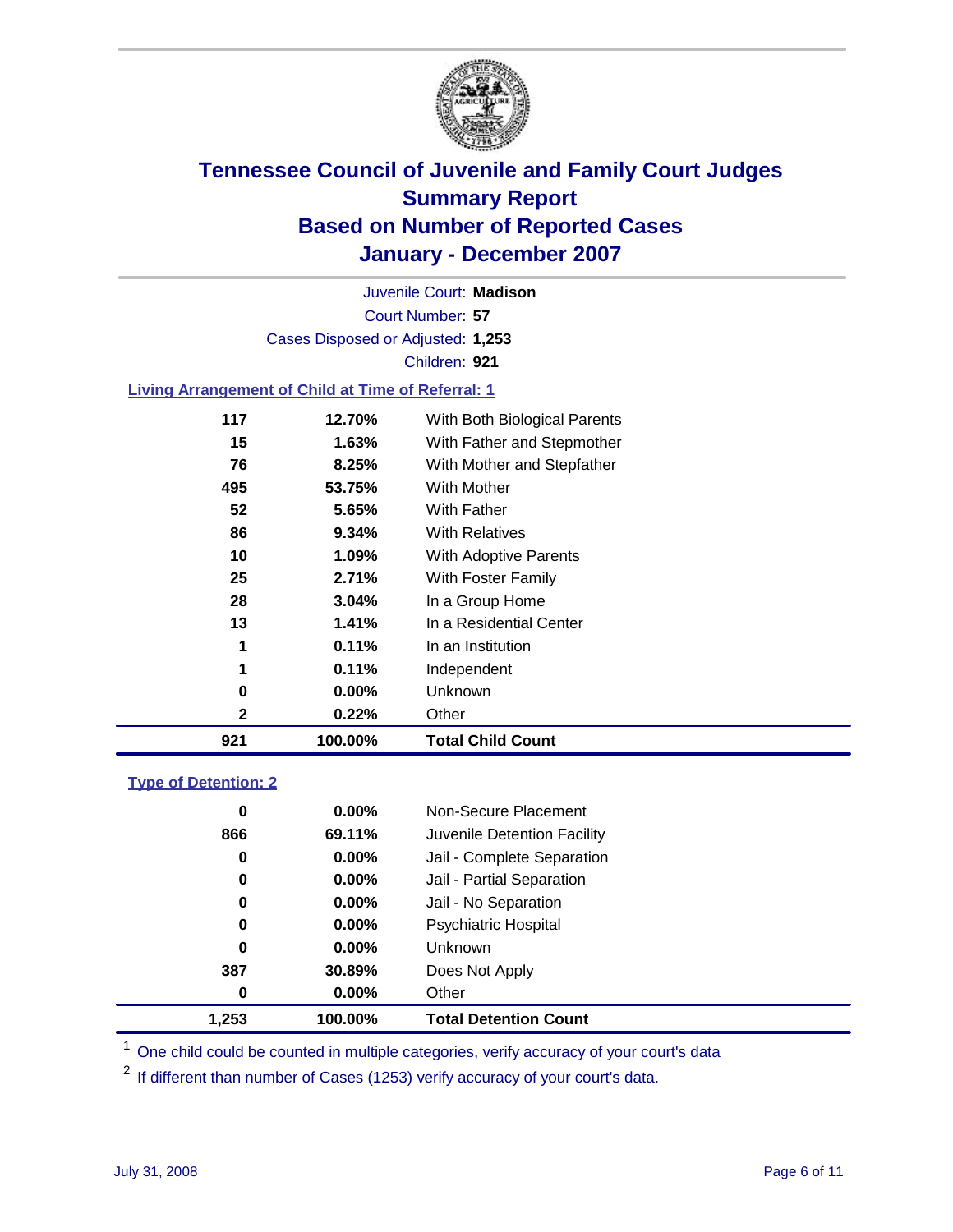

|                                                    | Juvenile Court: Madison           |                                      |  |  |  |
|----------------------------------------------------|-----------------------------------|--------------------------------------|--|--|--|
|                                                    | Court Number: 57                  |                                      |  |  |  |
|                                                    | Cases Disposed or Adjusted: 1,253 |                                      |  |  |  |
|                                                    |                                   | Children: 921                        |  |  |  |
| <b>Placement After Secure Detention Hearing: 1</b> |                                   |                                      |  |  |  |
| 784                                                | 62.57%                            | Returned to Prior Living Arrangement |  |  |  |
| 5                                                  | 0.40%                             | Juvenile Detention Facility          |  |  |  |
| 0                                                  | 0.00%                             | Jail                                 |  |  |  |
| 0                                                  | 0.00%                             | Shelter / Group Home                 |  |  |  |
| 0                                                  | 0.00%                             | <b>Foster Family Home</b>            |  |  |  |
| 77                                                 | 6.15%                             | Psychiatric Hospital                 |  |  |  |
| 0                                                  | 0.00%                             | Unknown / Not Reported               |  |  |  |
| 387                                                | 30.89%                            | Does Not Apply                       |  |  |  |
| 0                                                  | 0.00%                             | Other                                |  |  |  |
| 1,253                                              | 100.00%                           | <b>Total Placement Count</b>         |  |  |  |
|                                                    |                                   |                                      |  |  |  |
| <b>Intake Actions: 2</b>                           |                                   |                                      |  |  |  |
| 1,691                                              | 100.00%                           | <b>Petition Filed</b>                |  |  |  |
| 0                                                  | 0.00%                             | <b>Motion Filed</b>                  |  |  |  |
| 0                                                  | 0.00%                             | <b>Citation Processed</b>            |  |  |  |
| 0                                                  | 0.00%                             | Notification of Paternity Processed  |  |  |  |
| 0                                                  | 0.00%                             | Scheduling of Judicial Review        |  |  |  |
| 0                                                  | 0.00%                             | Scheduling of Administrative Review  |  |  |  |
| 0                                                  | 0.00%                             | Scheduling of Foster Care Review     |  |  |  |
| 0                                                  | 0.00%                             | Unknown                              |  |  |  |
| 0                                                  | 0.00%                             | Does Not Apply                       |  |  |  |
| 0                                                  | 0.00%                             | Other                                |  |  |  |
| 1,691                                              | 100.00%                           | <b>Total Intake Count</b>            |  |  |  |

<sup>1</sup> If different than number of Cases (1253) verify accuracy of your court's data.

<sup>2</sup> If different than number of Referral Reasons (1691), verify accuracy of your court's data.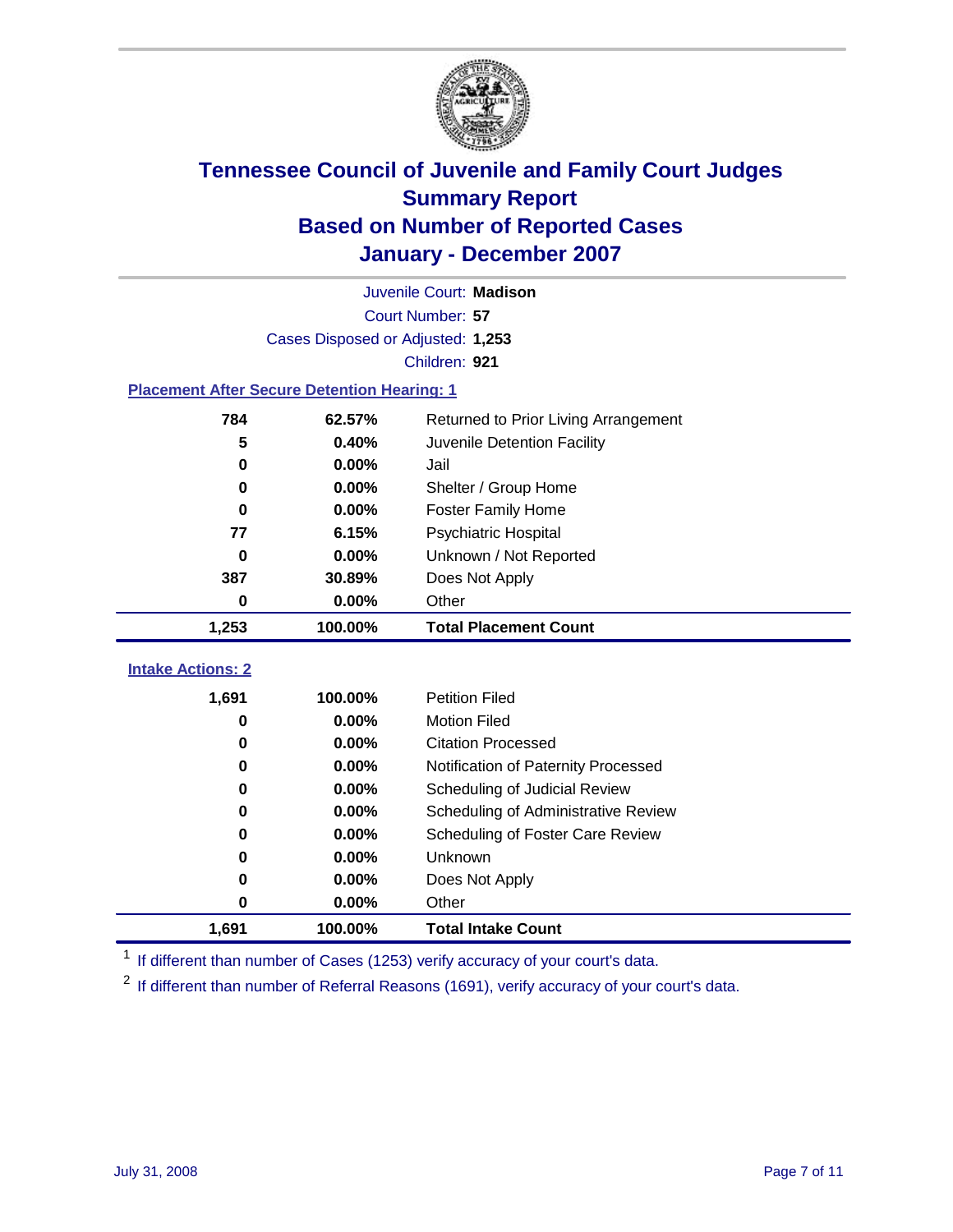

Court Number: **57** Juvenile Court: **Madison** Cases Disposed or Adjusted: **1,253** Children: **921**

### **Last Grade Completed by Child: 1**

| 921          | 100.00% | <b>Total Child Count</b> |
|--------------|---------|--------------------------|
| 6            | 0.65%   | Other                    |
| 282          | 30.62%  | Unknown                  |
| $\bf{0}$     | 0.00%   | Never Attended School    |
| 11           | 1.19%   | Graduated                |
| 6            | 0.65%   | <b>GED</b>               |
| $\mathbf 0$  | 0.00%   | Non-Graded Special Ed    |
| 4            | 0.43%   | 12th Grade               |
| 74           | 8.03%   | 11th Grade               |
| 112          | 12.16%  | 10th Grade               |
| 135          | 14.66%  | 9th Grade                |
| 129          | 14.01%  | 8th Grade                |
| 70           | 7.60%   | 7th Grade                |
| 54           | 5.86%   | 6th Grade                |
| 14           | 1.52%   | 5th Grade                |
| 17           | 1.85%   | 4th Grade                |
| 4            | 0.43%   | 3rd Grade                |
| $\mathbf{2}$ | 0.22%   | 2nd Grade                |
| 0            | 0.00%   | 1st Grade                |
| 1            | 0.11%   | Kindergarten             |
| 0            | 0.00%   | Preschool                |
| $\bf{0}$     | 0.00%   | Too Young for School     |

### **Enrolled in Special Education: 1**

| 921 | 100.00% | <b>Total Child Count</b> |
|-----|---------|--------------------------|
| 278 | 30.18%  | Unknown                  |
| 534 | 57.98%  | No                       |
| 109 | 11.83%  | Yes                      |
|     |         |                          |

<sup>1</sup> One child could be counted in multiple categories, verify accuracy of your court's data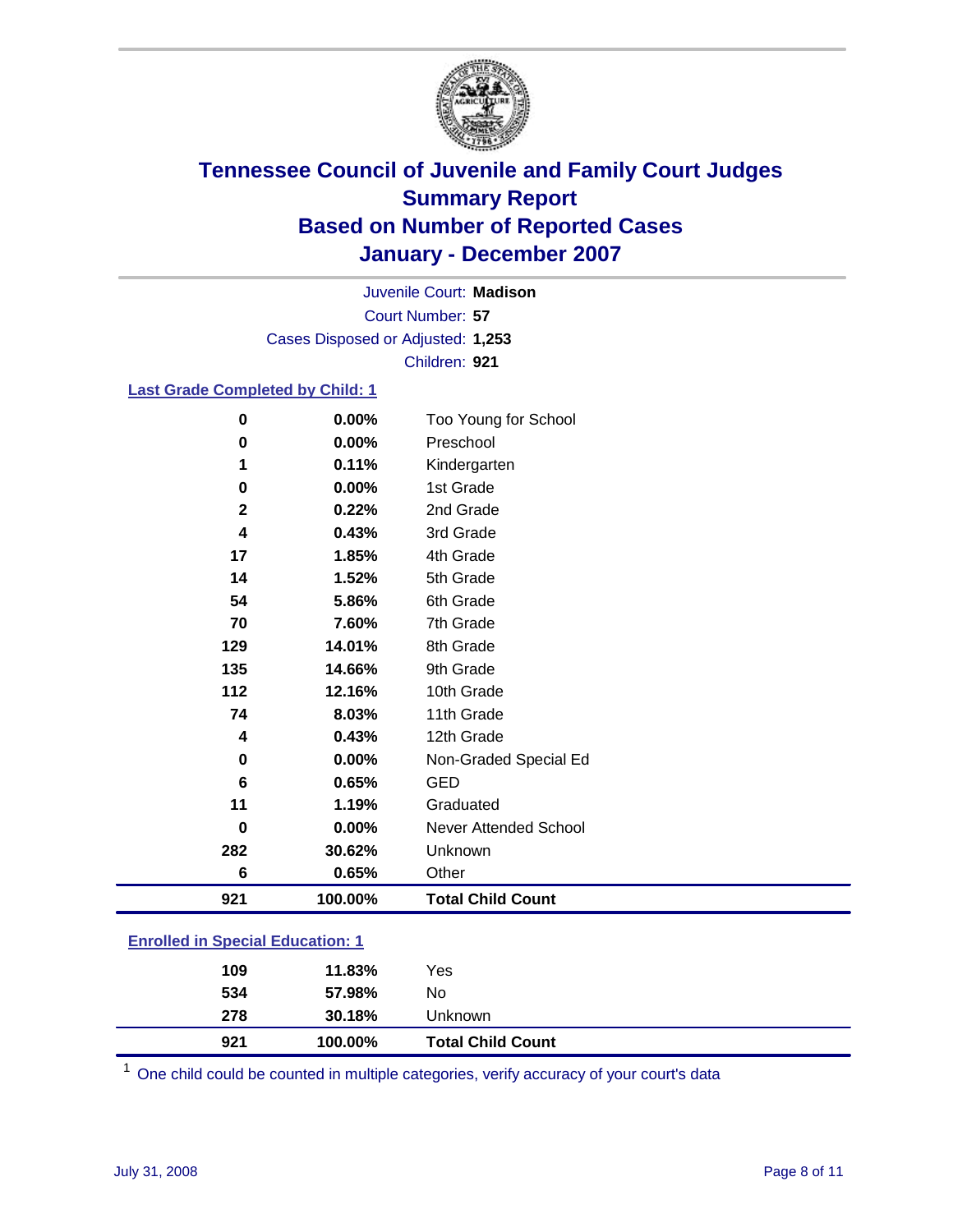

| Juvenile Court: Madison      |                                   |                           |  |  |
|------------------------------|-----------------------------------|---------------------------|--|--|
|                              | Court Number: 57                  |                           |  |  |
|                              | Cases Disposed or Adjusted: 1,253 |                           |  |  |
|                              |                                   | Children: 921             |  |  |
| <b>Action Executed By: 1</b> |                                   |                           |  |  |
| 1,452                        | 85.87%                            | Judge                     |  |  |
| 0                            | $0.00\%$                          | Referee                   |  |  |
| 238                          | 14.07%                            | <b>YSO</b>                |  |  |
| 1                            | 0.06%                             | Other                     |  |  |
| 0                            | $0.00\%$                          | Unknown / Not Reported    |  |  |
| 1,691                        | 100.00%                           | <b>Total Action Count</b> |  |  |

### **Formal / Informal Actions: 1**

| 334   | 19.75%   | Dismissed                                        |
|-------|----------|--------------------------------------------------|
| 22    | $1.30\%$ | Retired / Nolle Prosequi                         |
| 1,036 | 61.27%   | <b>Complaint Substantiated Delinquent</b>        |
| 0     | $0.00\%$ | <b>Complaint Substantiated Status Offender</b>   |
| 0     | 0.00%    | <b>Complaint Substantiated Dependent/Neglect</b> |
| 0     | 0.00%    | <b>Complaint Substantiated Abused</b>            |
| 0     | $0.00\%$ | <b>Complaint Substantiated Mentally III</b>      |
| 7     | 0.41%    | Informal Adjustment                              |
| 26    | 1.54%    | <b>Pretrial Diversion</b>                        |
| 29    | 1.71%    | <b>Transfer to Adult Court Hearing</b>           |
| 0     | $0.00\%$ | Charges Cleared by Transfer to Adult Court       |
| 0     | 0.00%    | Special Proceeding                               |
| 0     | $0.00\%$ | <b>Review Concluded</b>                          |
| 3     | 0.18%    | Case Held Open                                   |
| 234   | 13.84%   | Other                                            |
| 0     | $0.00\%$ | Unknown / Not Reported                           |
| 1,691 | 100.00%  | <b>Total Action Count</b>                        |

<sup>1</sup> If different than number of Referral Reasons (1691), verify accuracy of your court's data.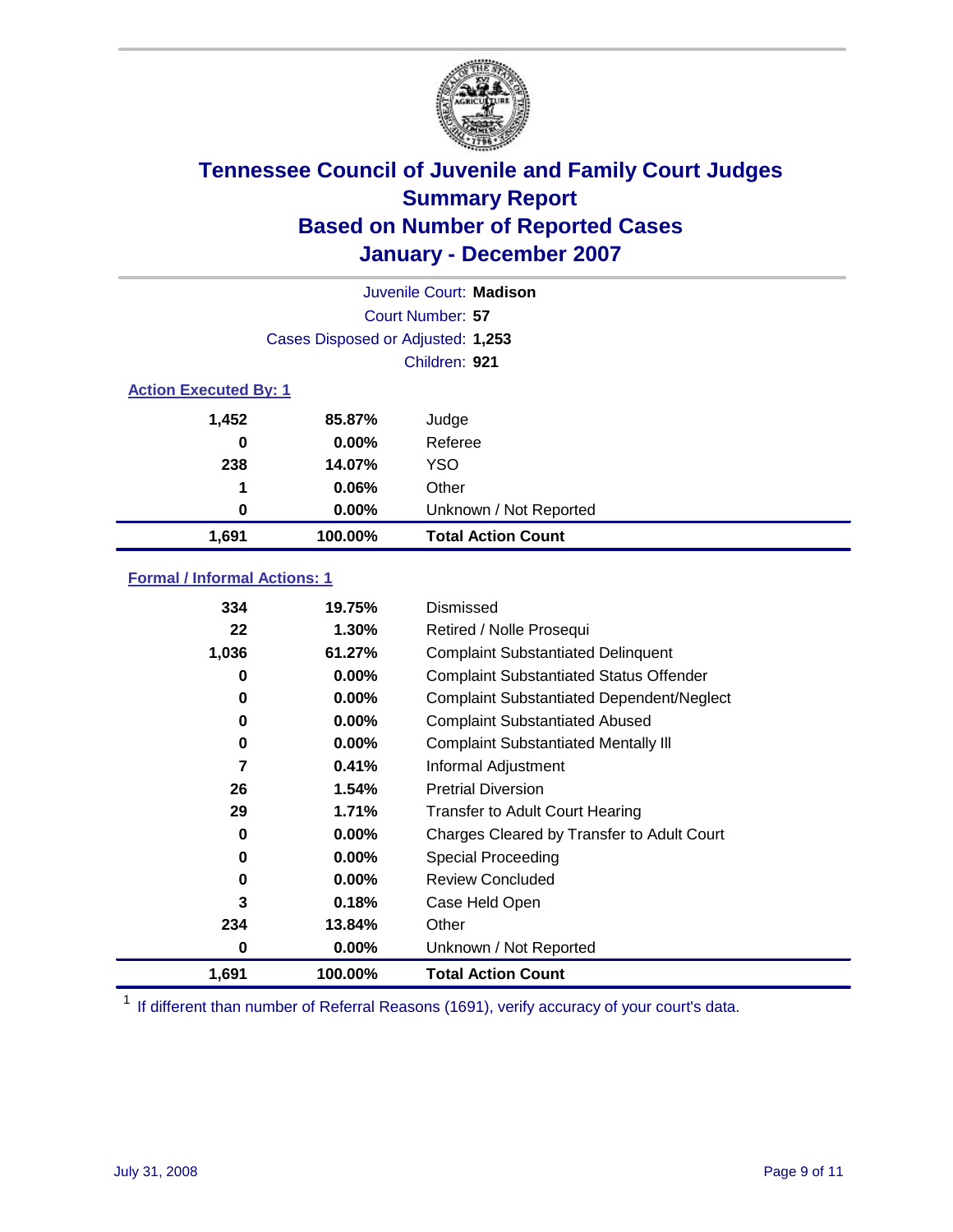

|                       |                                   | Juvenile Court: Madison                               |
|-----------------------|-----------------------------------|-------------------------------------------------------|
|                       |                                   | <b>Court Number: 57</b>                               |
|                       | Cases Disposed or Adjusted: 1,253 |                                                       |
|                       |                                   | Children: 921                                         |
| <b>Case Outcomes:</b> |                                   | There can be multiple outcomes for one child or case. |
| 289                   | 9.23%                             | <b>Case Dismissed</b>                                 |
| 12                    | 0.38%                             | Case Retired or Nolle Prosequi                        |
| 7                     | 0.22%                             | Warned / Counseled                                    |
| 1                     | 0.03%                             | <b>Held Open For Review</b>                           |
| 40                    | 1.28%                             | Supervision / Probation to Juvenile Court             |
| 0                     | 0.00%                             | <b>Probation to Parents</b>                           |
| 234                   | 7.47%                             | Referral to Another Entity for Supervision / Service  |
| 34                    | 1.09%                             | Referred for Mental Health Counseling                 |
| 54                    | 1.72%                             | Referred for Alcohol and Drug Counseling              |
| 0                     | 0.00%                             | <b>Referred to Alternative School</b>                 |
| 0                     | 0.00%                             | Referred to Private Child Agency                      |
| 7                     | 0.22%                             | Referred to Defensive Driving School                  |
| 44                    | 1.40%                             | Referred to Alcohol Safety School                     |
| 38                    | 1.21%                             | Referred to Juvenile Court Education-Based Program    |
| 8                     | 0.26%                             | Driver's License Held Informally                      |
| 1                     | 0.03%                             | <b>Voluntary Placement with DMHMR</b>                 |
| 0                     | 0.00%                             | <b>Private Mental Health Placement</b>                |
| 0                     | 0.00%                             | Private MR Placement                                  |
| 31                    | 0.99%                             | Placement with City/County Agency/Facility            |
| 0                     | 0.00%                             | Placement with Relative / Other Individual            |
| 4                     | 0.13%                             | Fine                                                  |
| 109                   | 3.48%                             | <b>Public Service</b>                                 |
| 225                   | 7.18%                             | Restitution                                           |
| 0                     | 0.00%                             | <b>Runaway Returned</b>                               |
| 351                   | 11.21%                            | No Contact Order                                      |
| 392                   | 12.52%                            | Injunction Other than No Contact Order                |
| 9                     | 0.29%                             | <b>House Arrest</b>                                   |
| 4                     | 0.13%                             | <b>Court Defined Curfew</b>                           |
| 0                     | 0.00%                             | Dismissed from Informal Adjustment                    |
| 0                     | 0.00%                             | <b>Dismissed from Pretrial Diversion</b>              |
| 0                     | 0.00%                             | <b>Released from Probation</b>                        |
| 14                    | 0.45%                             | <b>Transferred to Adult Court</b>                     |
| 0                     | 0.00%                             | <b>DMHMR Involuntary Commitment</b>                   |